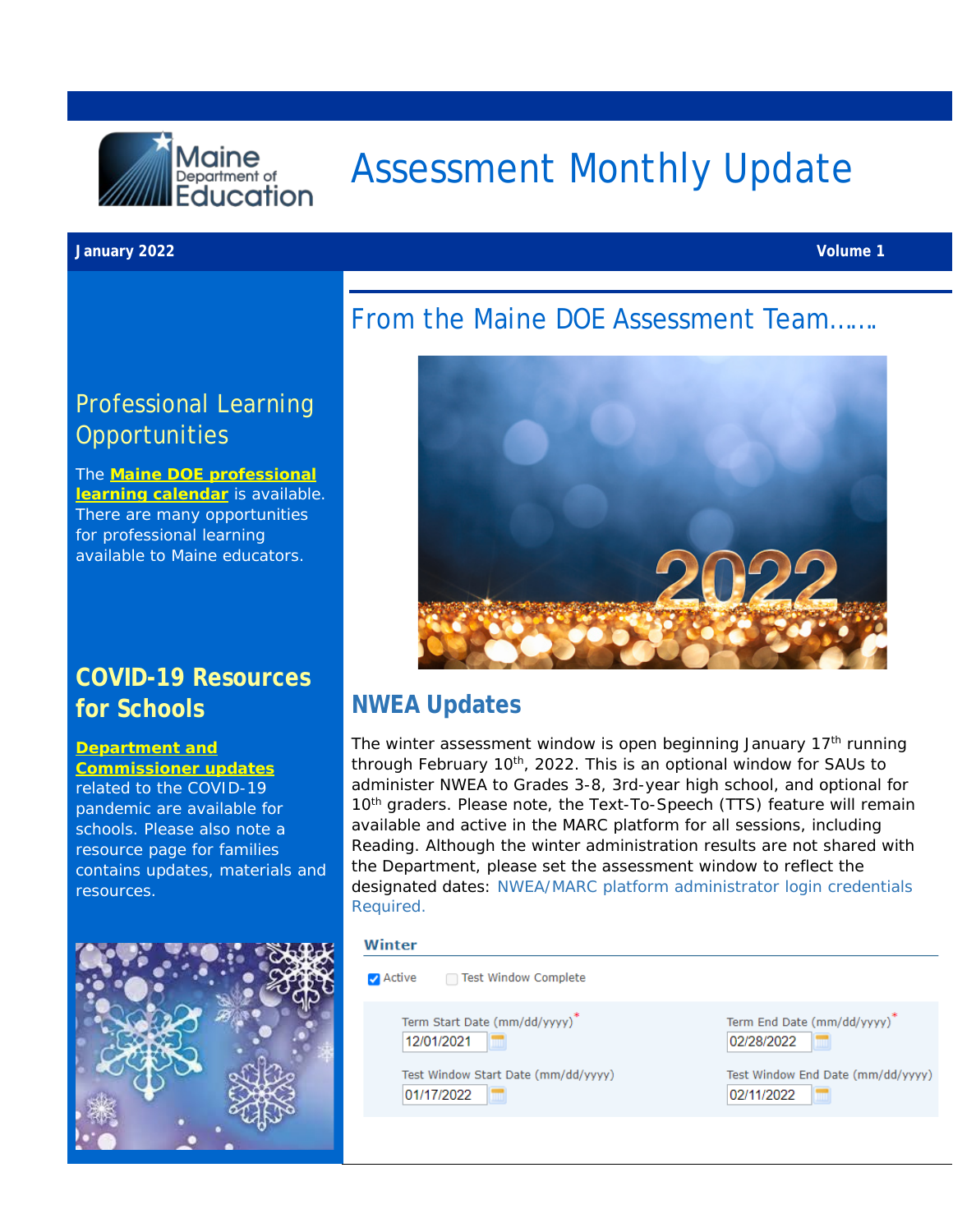## **Assessment Team contact information:**

Janette Kirk Director of Assessment 207-441-2958 **[janette.kirk@maine.gov](mailto:janette.kirk@maine.gov)**

Jodi Bossio-Smith Alternate & WIDA Assessment Coordinator 207-530-1462 **[jodi.bossio-smith@maine.gov](mailto:jodi.bossio-smith@maine.gov)**

Nancy Godfrey Math, ELA/Literacy & Science Assessment Coordinator 207-530-1273 **[nancy.godfrey@maine.gov](mailto:nancy.godfrey@maine.gov)**

Regina Lewis, Ph.D. NAEP & International Assessment Coordinator 207-530-1355 **[regina.lewis@maine.gov](mailto:regina.lewis@maine.gov)**

Varun Motay Data Analyst 207-530-1368 **[varun.motay@maine.gov](mailto:varun.motay@maine.gov)**

Cheryl Brackett Management Analyst 207-441-3019 **[cheryl.brackett@maine.gov](mailto:cheryl.brackett@maine.gov)**

### **Fall 2021 Assessment Results & Resources to Support Families**

The assessment team is working to resolve data discrepancies in the comprehensive data file which included 3,008 student records with missing data including missing student IDs. Data from the fall 2021 administration assessments will be available for SAU review in MAARS as soon as these records are amended and updated. The assessment team in collaboration with the MEDMS helpdesk is working to resolve these student records. Communication will be provided to DACs once the data review is complete.

[To support families understanding of RIT scores, the following](https://www.maine.gov/doe/Testing_Accountability/MECAS/supports)  [resources are available\(documents are hyperlinked\):](https://www.maine.gov/doe/Testing_Accountability/MECAS/supports)

#### **Understanding Math & Reading (NWEA) Scores/Reports**

[Family Guide to MAP Growth](https://www.maine.gov/doe/sites/maine.gov.doe/files/inline-files/Family%2BGuide%2Bto%2BMAP%2BGrowth.pdf) (PDF) [What is MAP Growth?](https://www.nwea.org/resource-center/resource/what-is-map-growth/) [Family Toolkit](https://www.nwea.org/the-map-suite/family-toolkit/) [Family Report](https://teach.mapnwea.org/impl/maphelp/Content/Data/SampleReports/FamilyReport.htm?Highlight=family%20report) [Parent Guide NWEA MAP Growth](https://www.maine.gov/doe/sites/maine.gov.doe/files/inline-files/Parent-Guide-NWEA-MAP-Growth.pdf) (PDF) [Why Assessment Participation Matters](https://www.maine.gov/doe/sites/maine.gov.doe/files/inline-files/Why%20Participation%20Matters-1_0.pdf) (PDF)

#### Assessment Lunch & Learn Office Hours 2022



The Maine Department of Education assessment team will continue the provision of assessment office hours on Wednesday, January 12th, 2021 at 12 noon. Topics within the upcoming January office hours include information for scheduling, timeline, security of materials, plus more. A calendar of tentative topics is posted to the [resources](https://www.maine.gov/doe/Testing_Accountability/MECAS/supports)  [page](https://www.maine.gov/doe/Testing_Accountability/MECAS/supports) on the Maine DOE assessment webpages [Please register in advance to](https://networkmaine.zoom.us/meeting/register/tZIucuirrz0tGtT4YUZDjXPbAEDZ-IaOCvlU)  [attend these sessions.](https://networkmaine.zoom.us/meeting/register/tZIucuirrz0tGtT4YUZDjXPbAEDZ-IaOCvlU)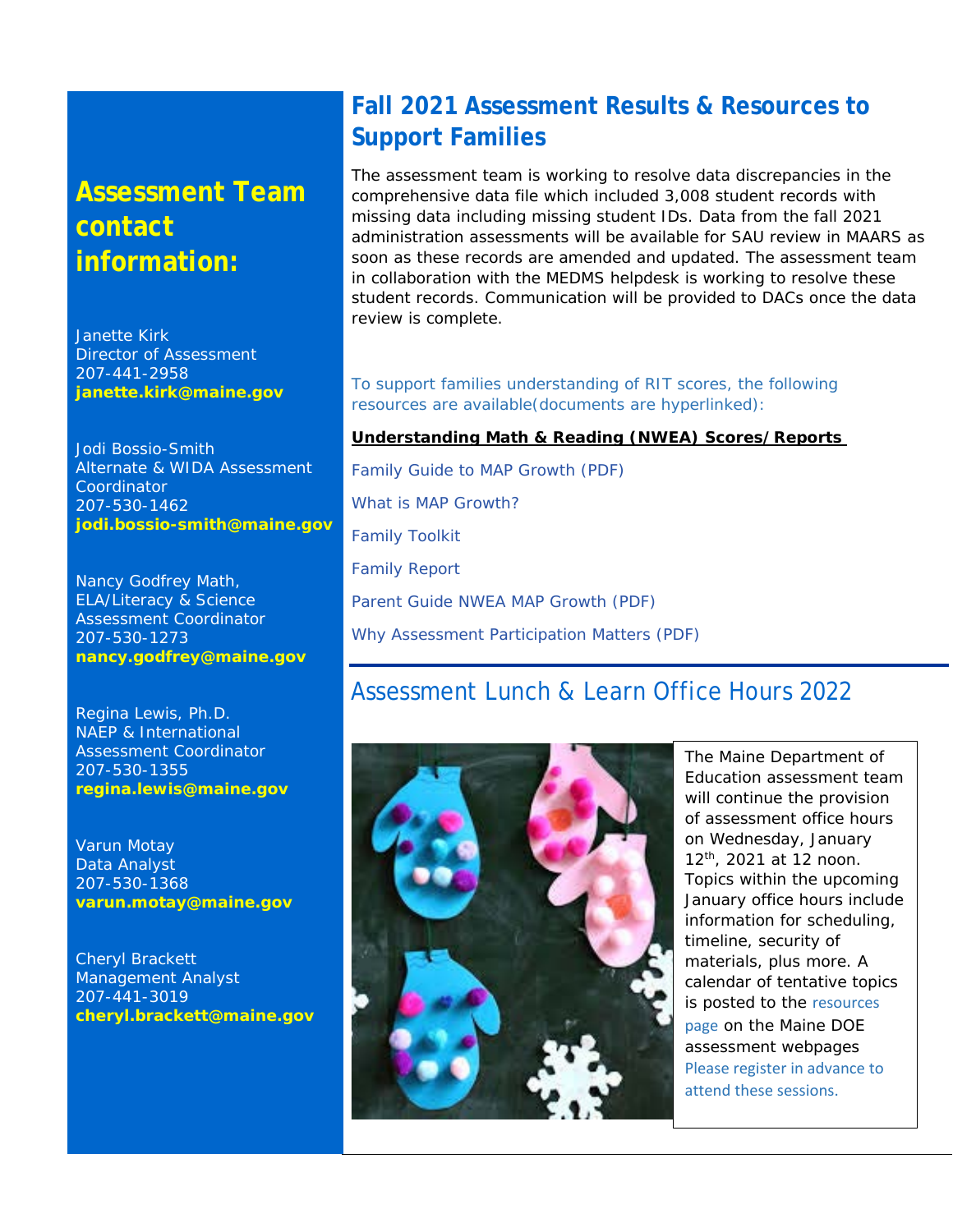### **Stay in the Loop:**

Teachers & district assessment coordinators may sign up to receive Assessment Listserv notices. For those looking for notifications regarding the ACCESS / Alternate ACCESS for ELLs, please subscribe to the ESL Communication list. The following links can be used to subscribe:

**General Assessment** 

**MEA Listserv** 

**Alternate Assessment** 

**Listserv** 

**WIDA / ACCESS English Learner** 

**Listserv**

### ACCESS for ELLs and Alternate ACCESS for ELLs

#### Administration window opens 1/10/22 – 3/4/22

#### **January ACCESS for ELLs Q&A Webinars**

Please join WIDA and DRC to learn about the following ACCESS for ELLs topics:

[During Testing: Managing Test Materials –](https://uwmadison.webex.com/mw3300/mywebex/default.do?nomenu=true&siteurl=uwmadison&service=6&rnd=0.5200288691078958&main_url=https%3A%2F%2Fuwmadison.webex.com%2Fec3300%2Feventcenter%2Fevent%2FeventAction.do%3FtheAction%3Ddetail%26%26%26EMK%3D4832534b000000058fa60072521cad343e7a623cbefbb4633eb492a003af25bdf22e62b5577ea60d%26siteurl%3Duwmadison%26confViewID%3D198576257545306832%26encryptTicket%3DSDJTSwAAAAVSIkwXFK0kqxhh8z_dDAwdgoKt_qAdWjAr7y4I5LxECw2%26) ACCESS Paper Tuesday, January 4<sup>th</sup>, 2:00pm-3:00pm ET

[During Testing: Technology Troubleshooting](https://uwmadison.webex.com/mw3300/mywebex/default.do?nomenu=true&siteurl=uwmadison&service=6&rnd=0.38185297608895896&main_url=https%3A%2F%2Fuwmadison.webex.com%2Fec3300%2Feventcenter%2Fevent%2FeventAction.do%3FtheAction%3Ddetail%26%26%26EMK%3D4832534b000000055f30ef5afd88567ff018f52499fae8be4e2aa9faa144bc27ea898edfa697cdfc%26siteurl%3Duwmadison%26confViewID%3D198576516554063917%26encryptTicket%3DSDJTSwAAAAWFK8eE6ahbG0E3ifkU-pqhvhIXSD4dbwAV4EHRAvpOPg2%26) Thursday, January 6th, 2:00pm-3:00pm ET

[Post-Testing: Returning Materials –](https://uwmadison.webex.com/mw3300/mywebex/default.do?nomenu=true&siteurl=uwmadison&service=6&rnd=0.6162106429672146&main_url=https%3A%2F%2Fuwmadison.webex.com%2Fec3300%2Feventcenter%2Fevent%2FeventAction.do%3FtheAction%3Ddetail%26%26%26EMK%3D4832534b000000054c27ee41c673d8fc1d8d7ca7c65fa0ce3cd4931e2ed9567ef2db358826d37bb4%26siteurl%3Duwmadison%26confViewID%3D198576669540253978%26encryptTicket%3DSDJTSwAAAAXZYx1wfGYoGgW9ZVNwNl_Vq23oO7XuAs7M9oYdujpWXQ2%26) ACCESS Paper Thursday, January 27<sup>th</sup>, 2:00pm-3:00pm ET

More information and login details can be found in the WIDA Secure Portal on the [Webinars](https://gcc02.safelinks.protection.outlook.com/?url=https%3A%2F%2Fapp.explore.wisc.edu%2Fe%2Fer%3Fs%3D1427524768%26lid%3D27552%26elqTrackId%3DFC6C99974A023761DC9791427F94E137%26elq%3Dd2389445516b44d6a178c2699c59cb22%26elqaid%3D22384%26elqat%3D1&data=04%7C01%7CJodi.Bossio-Smith%40maine.gov%7Cb2cd6a95b72646fac3c908d9c3d72b4a%7C413fa8ab207d4b629bcdea1a8f2f864e%7C0%7C0%7C637756151167925757%7CUnknown%7CTWFpbGZsb3d8eyJWIjoiMC4wLjAwMDAiLCJQIjoiV2luMzIiLCJBTiI6Ik1haWwiLCJXVCI6Mn0%3D%7C3000&sdata=YfgCWuL%2B9%2BWU%2Fmox7FVrcP0L9R%2FDGfFuOWh9%2FV3fTjg%3D&reserved=0) page (login required). Technology coordinators interested in attending technology related webinars can find the [2021-22 Q&A Webinar Schedule for Technology](https://gcc02.safelinks.protection.outlook.com/?url=https%3A%2F%2Fapp.explore.wisc.edu%2Fe%2Fer%3Fs%3D1427524768%26lid%3D27403%26elqTrackId%3DE8ABF76BA56E0A06AC6A5E4D3CFCA23F%26elq%3Dd2389445516b44d6a178c2699c59cb22%26elqaid%3D22384%26elqat%3D1&data=04%7C01%7CJodi.Bossio-Smith%40maine.gov%7Cb2cd6a95b72646fac3c908d9c3d72b4a%7C413fa8ab207d4b629bcdea1a8f2f864e%7C0%7C0%7C637756151167925757%7CUnknown%7CTWFpbGZsb3d8eyJWIjoiMC4wLjAwMDAiLCJQIjoiV2luMzIiLCJBTiI6Ik1haWwiLCJXVCI6Mn0%3D%7C3000&sdata=M5i5sLVzQeVJ7ER2WtPi6btb1JMm%2FI9HflWvAkXDVyQ%3D&reserved=0)  [Coordinators](https://gcc02.safelinks.protection.outlook.com/?url=https%3A%2F%2Fapp.explore.wisc.edu%2Fe%2Fer%3Fs%3D1427524768%26lid%3D27403%26elqTrackId%3DE8ABF76BA56E0A06AC6A5E4D3CFCA23F%26elq%3Dd2389445516b44d6a178c2699c59cb22%26elqaid%3D22384%26elqat%3D1&data=04%7C01%7CJodi.Bossio-Smith%40maine.gov%7Cb2cd6a95b72646fac3c908d9c3d72b4a%7C413fa8ab207d4b629bcdea1a8f2f864e%7C0%7C0%7C637756151167925757%7CUnknown%7CTWFpbGZsb3d8eyJWIjoiMC4wLjAwMDAiLCJQIjoiV2luMzIiLCJBTiI6Ik1haWwiLCJXVCI6Mn0%3D%7C3000&sdata=M5i5sLVzQeVJ7ER2WtPi6btb1JMm%2FI9HflWvAkXDVyQ%3D&reserved=0) in WIDA AMS.

Can't make it? The recordings for WIDA Q&A Webinars are posted to the WIDA Secure Portal on the Webinars page within a week of the presentation. Technology coordinators may access recordings for technology-related webinars through the webinar schedule in WIDA AMS.

**NEW: Assessment Security:** ACCESS for ELLs and Alternate ACCESS for ELLs assessment coordinators and administrators are no longer required to complete a state assessment security agreement. In lieu of that form, the Assessment Team will be accepting the [WIDA Non-Disclosure](https://portal.wida.us/ndua) & User Agreement which all users complete annually during initial login to the Secure Portal.

**Please do not add students in the WIDA AMS platform:** If there is a new / transfer student, they will be added to the platform automatically via a daily change file submitted by Maine DOE. The file is generated based on current state enrollment data and will capture updates to enrollment. SAU entry of student information manually, may result in the creation of a duplicate record. If a student has unenrolled from the SAU, please reach out to Jodi Bossio-Smith for next steps.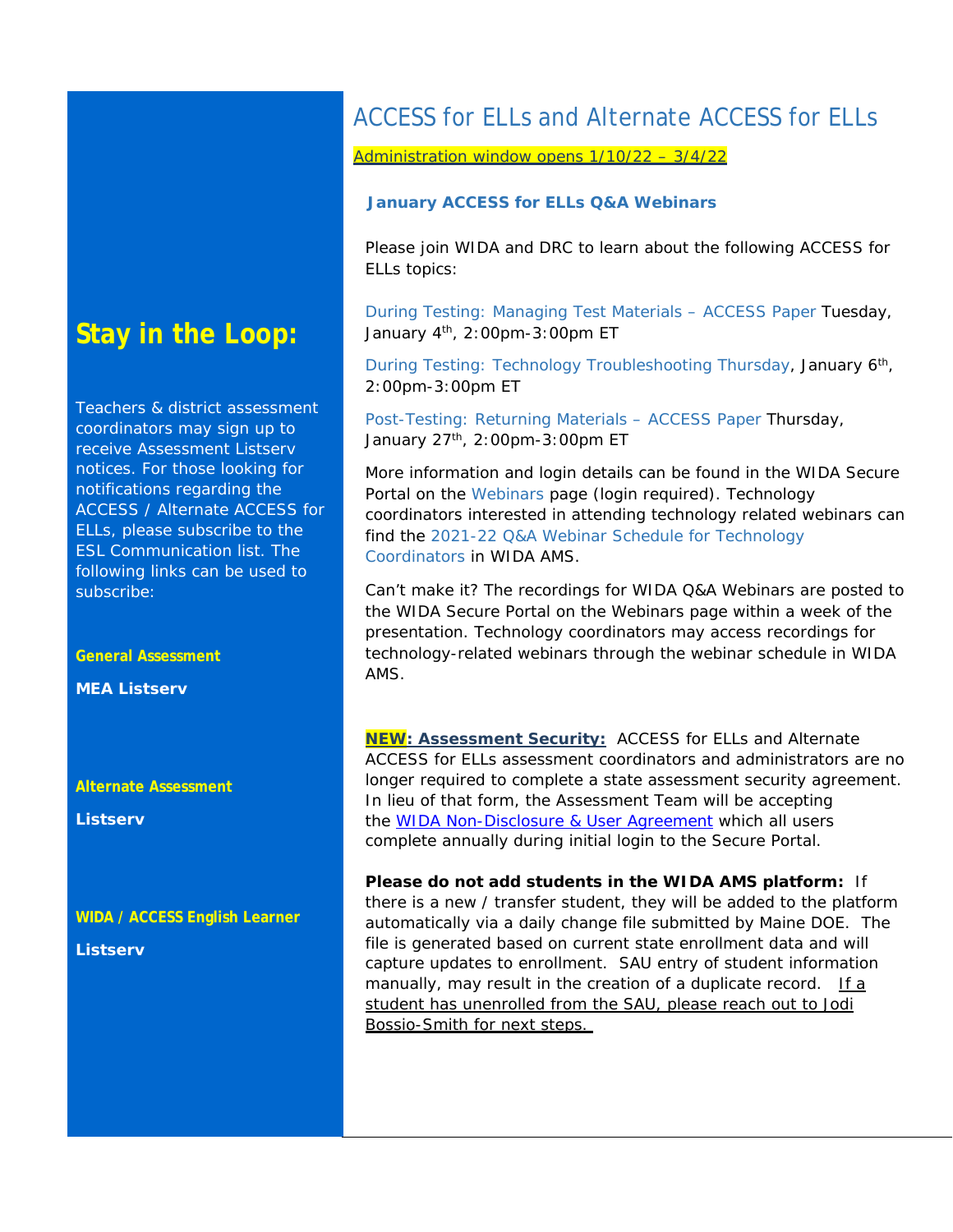### **Follow Us:**



### MSSA & MSAA Science

#### NEO Assessment Reports

**DACs and Special Education Directors**: Please confirm the Alternate Assessments Report in NEO is accurate. This can be found under Student Data>Student Reports. Please review the report for the following elements:

- $\checkmark$  All students with alternate assessment indicated in section 6B of their IEP have the alternate flag "checked" in Synergy and are included in the report.
- $\checkmark$  Any students who are not eligible for alternate assessments are not present in the report.

#### Resource: Sample Items and Teachers' Guides

It's crucial that students are given opportunities to interact with the assessment platform, types of items, accessibility features and accommodations provided on state assessments. The MSAA platform includes practice items in math, ELA and science, available as both online and paper forms, for this specific purpose. Additionally, the Sample Items' Teachers Guide resources are available to help teachers better understand the alternate achievement standards (AAS) linked to each sample item. The guides also include learning targets, instructional strategies, and scaffolds and supports for the Alternate Achievement Standards (AAS) across grade levels.

**MSAA** [Sample Items Page](https://www.msaaassessment.org/tap/sample-items)

**MSAA** [Sample Items' Teachers Guide](https://www.msaaassessment.org/tap/sample-items/teacher-guides)



### National Assessment of Educational Progress (NAEP) 2022

NAEP Assessment Teams will continue to reach out to school coordinators as we continue to prepare for the assessment. Please note that parents must be notified prior to the scheduled assessment date.

The NAEP State Coordinator, Dr. Regina Lewis, will submit an updated student list during the first week in January to allow for a few additional students to be selected for the NAEP assessments. The parents of any additionally selected students for participation in the NAEP 2022 assessment must also be notified. Translations of the parent notification letters are available on the [MyNAEP website](https://www.mynaep.com/login) for the ten most frequently used languages within Maine. Content areas to include the biennially administered Mathematics and Reading assessments for grades 4 and 8, in addition to Civics and U.S. History for grade 8.